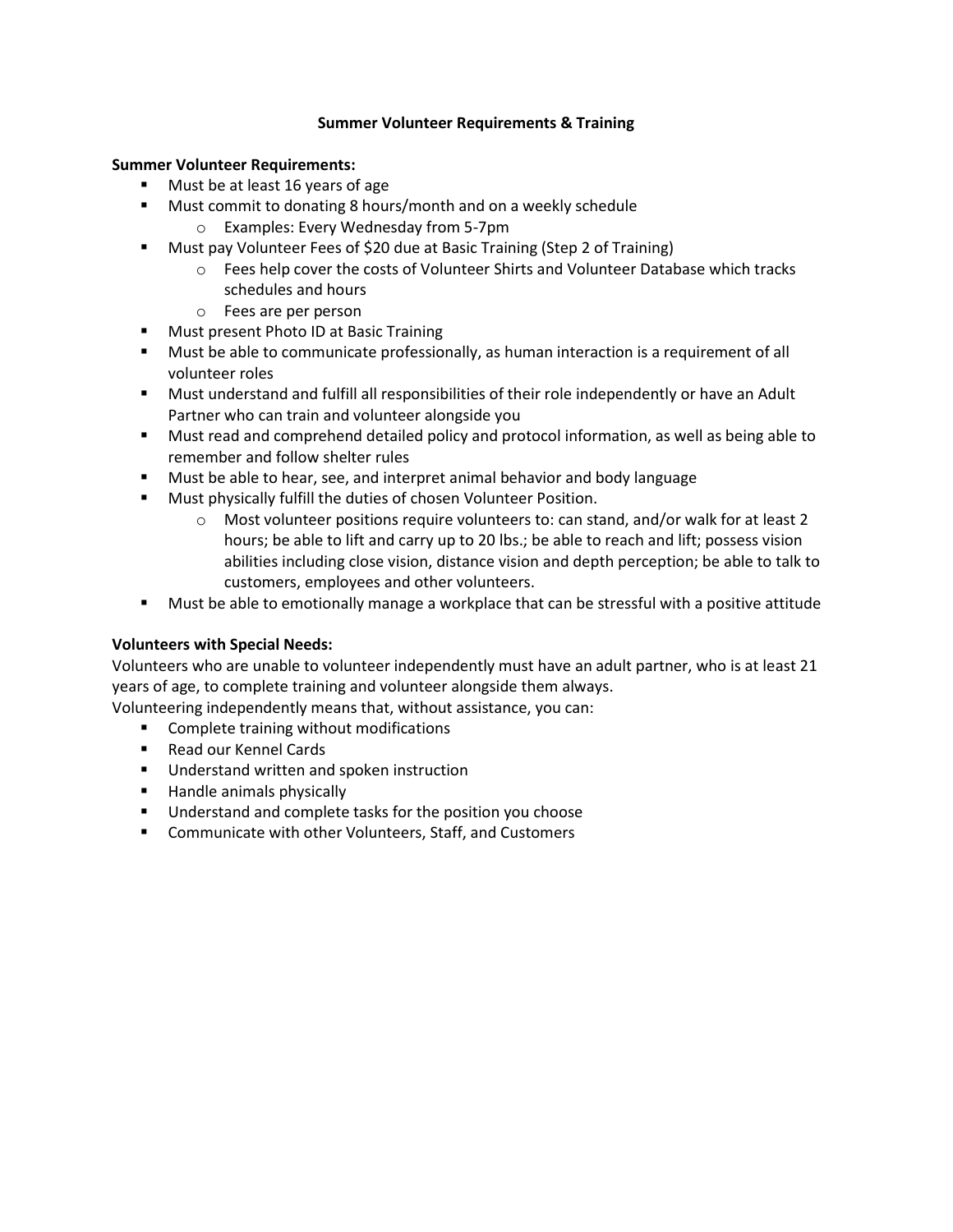# **Summer Volunteer Training:**

Training is set up so that you may complete all steps within 4 weeks. Once you have completed these steps, you'll be an IndyHumane Volunteer and can start donating time and love to the animals in our shelter.

- **1. Submit a Summer Volunteer Application**
- 2. **Complete Basic Training (Week #2 – 2 Hours)**
	- o Full Tour of IndyHumane
	- o Receive detailed information about the workings of our shelter, disease prevention, and customer service.
- 3. **Complete an Intro to Shelter Canines/Felines Course (Week #3 – 2 Hours)**
	- $\circ$  All potential Volunteers who will interact with dogs/cats are required to complete this course.
	- $\circ$  Learn the proper way to interact with shelter dogs/cats, learn basic handling techniques, and learn how to deal with problem situations.

# 4. **Complete a Shadow Day (Week #4 – 2 Hours)**

 $\circ$  Spend a shift with an experienced Volunteer or Staff Member in the area you are interested in donating time. This will help us determine if you are volunteering in the area best suited for you and our needs can be met.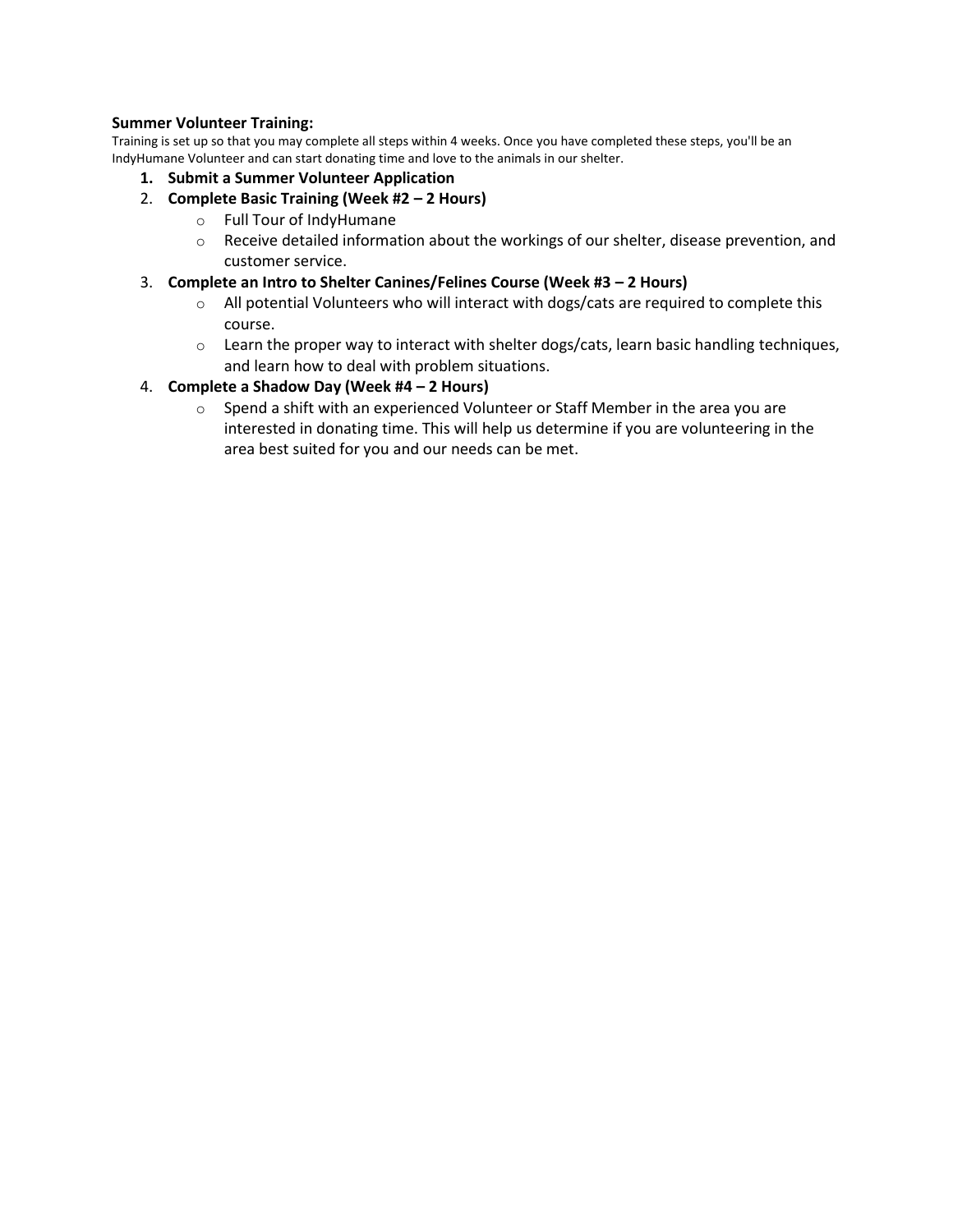### **Summer Volunteer FAQ**

### **Why do I have to pay a Volunteer Fee? Can it be waived?**

Volunteer Fees help IndyHumane cover the cost of Volunteer T-Shirts and the Volunteer Database that helps track and schedule Volunteer hours. As a nonprofit with limited resources, we are unable to waive this fee for applicants.

**If I am staff for a client interested in volunteering, am I also required to pay the Volunteer Fee?**  You are considered Volunteers as well as you are required to complete training, wear the Volunteer designated t-shirt, and actively volunteer alongside your client, so yes, you are also required to pay the Volunteer Fee.

# **IndyHumane asks for a minimum donation of 8 hours/month from Shelter Volunteers. If I cannot meet that monthly commitment, may I still volunteer?**

You may still volunteer at IndyHumane, but you will not be eligible for Volunteer Perks unless you meet that commitment each month. We like for our Volunteers to stay in the loop about our shelter and the animals benefit more by working with Volunteers who know their personalities and can communicate with potential adopters about them. You are likely to be a more effective Volunteer if you commit to the minimum hours asked of you. You must donate time each month to stay active in the database.

### **IndyHumane asks Volunteers to commit to a weekly schedule. Is this necessary?**

Our Volunteer Positions require a weekly commitment and set schedules in order to provide the animals the best care and support. This requirement is needed to ensure quality training and to maintain a consistent level of volunteer coverage. We do allow for vacations and needed days off.

#### **Am I only able to donate 8 hours a month?**

We ask for a minimum donation of 8 hours a month. You are welcome to donate more as long as you are being productive.

#### **When are Volunteer Shifts?**

Volunteer Shifts are available: Between 9am-8pm Monday, Thursday, and Friday, 9am-7pm Tuesday and Wednesday, 9am-6pm on Saturday, and 9am-4pm on Sunday at 2-hour intervals. Some positions require longer shift times.

#### **May I volunteer after August with this program?**

Summer Volunteers may only donate time during the months of June, July, and August of the year they apply. If you can donate time year-round, you should consider joining one of our on-going programs. **If I participated in this program last year, do I have to reapply and complete steps of training again?** Yes. If a period of 3 months has passed without service, Volunteers are required to retake steps of training. Your information will not be kept in our database without service, so you must reapply to have your information restored.

#### **I just want to walk dogs or pet cats. Why does that require so much training?**

Surprisingly, spending time with shelter animals actually involves more than just walking the dogs or petting the cats. We want to make sure the animals consistently receive a high-quality level of care and stay as healthy as possible. To do this, we need to educate our Volunteers about safety procedures and protocols that are currently in place to limit the transfer of disease within our shelter. We also want to educate our volunteers on how to correctly interact with our shelter animals in order to reduce stress on the animals.

In addition, some of our Volunteers are expected to aid in assisting customers during their shift. We want to make sure our volunteers have the information they need to assist customers and help with visitations.

All volunteers attend the specific training required for their volunteer position. Volunteer training includes the tasks required for the position, safety procedures and protocols required, and animal handling.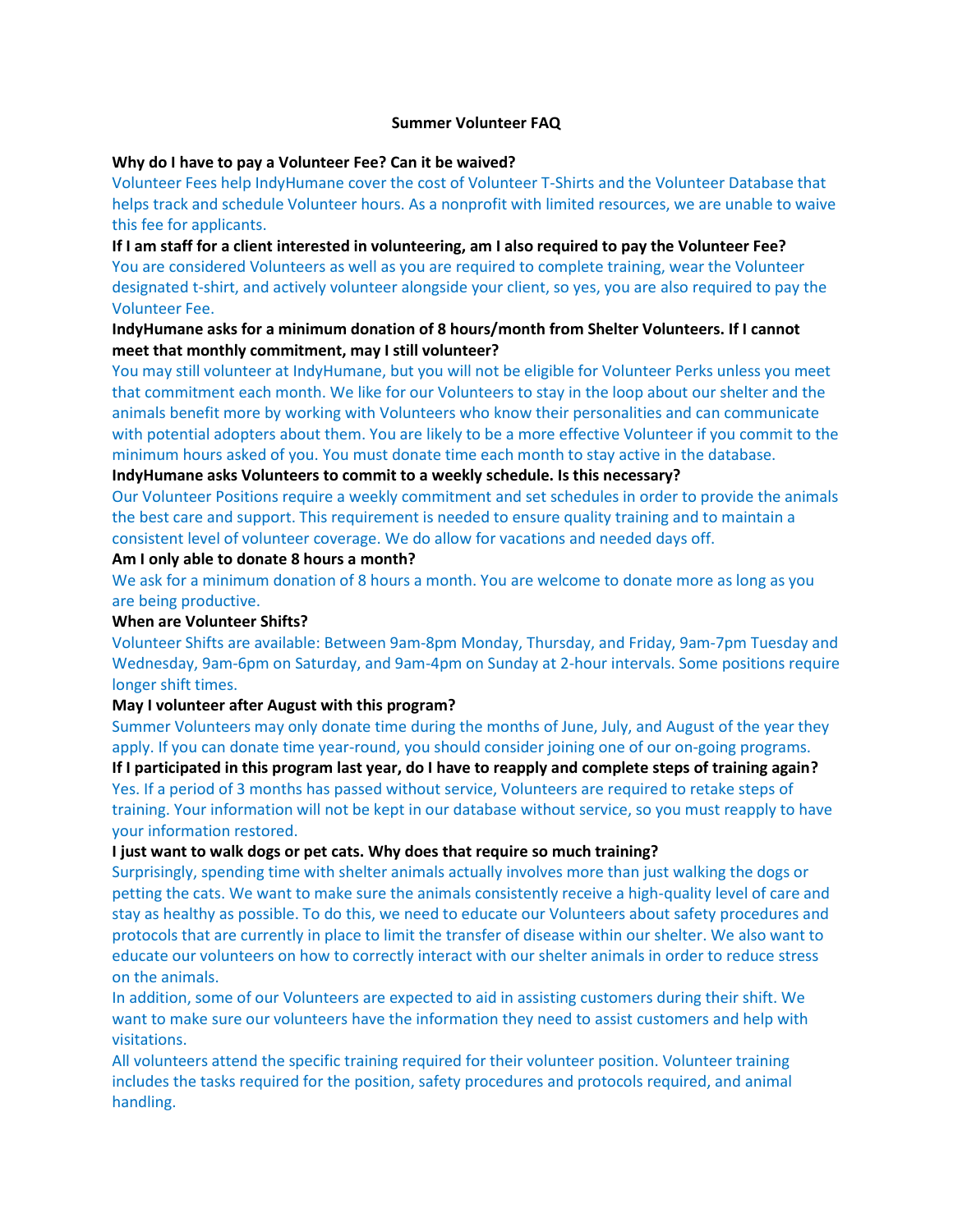### **May I volunteer in more than one area?**

Summer Volunteers may only donate time in one area.

## **At what point am I eligible for Volunteer Perks?**

Summer Volunteers are not donating time long enough to become eligible for perks.

**I am a minor who wants to volunteer. May my parent or someone else communicate with you on my behalf?** 

All of our volunteer positions are adult-level roles. To serve successfully in their chosen role, students need to be comfortable completing all steps of the Volunteer Intake Process independently:

- Completing the application
- Scheduling and completing the required training
- Handling all individual phone and email correspondence independently
- Following safety protocols and procedures
- **■** Managing their own individual volunteer schedule using our online scheduling program

We understand and appreciate that parents want to be a part of the volunteer process in which their child is involved. We do, however, have a policy that we need to be able to communicate directly with all of our individual volunteers for optimal guidance and to promote mutual understanding. Students must be able to provide an individual email address so that we can contact them directly. Due to this policy, we are also unable to accept email or phone correspondence on a student's behalf. Students need to be able to individually manage all correspondence as it relates to volunteering.

# **Can I be a Volunteer if I have a criminal record?**

IndyHumane does not accept volunteers with a criminal record in relation to (1) sexual offense, (2) violent crimes or (3) animal neglect or cruelty. IndyHumane requires all persons applying to volunteer to state any past criminal record and reserves the right to conduct a background check on any volunteer.

**If I am injured while volunteering, does IndyHumane cover the costs of my medical treatment?**  No. Volunteers are responsible for their own medical care. We have First Aid Kits available on site for minor medical issues.

## **Can I bring my child with me when I come in to volunteer?**

Children under the age of 16 years are not eligible to participate in our Summer Volunteer Program. You may not bring anyone with you to volunteer who has not completed training. If you are interested in volunteering alongside your minor child, you will want to look into Parent & Me Days Volunteer Program.

## **Can family members or friends come with me when I volunteer?**

Minors may not have anyone shadow them. Family members and friends who are at least 18 years of age may shadow Adult Volunteers, after Volunteers complete training and volunteer meeting the minimum monthly requirement at least 6 months in a row, once to see what volunteering may be like, but these situations must be pre-approved by the Director of Volunteer Services and the proper paperwork must be completed before hand. They may shadow you just once.

## **Do I need to have experience to volunteer?**

No prior experience is needed to volunteer in our entry level positions, but we do require all volunteers to have good communication skills and a willingness to learn. We supply all the training needed for each entry-level position.

Some of our advance positions (photography and grooming as examples) require professional training/experience.

# **If I already have experience at another shelter, do I have to complete all of the training required at IndyHumane?**

All shelters are separate and our training and opportunities are different. You must complete all training required at IndyHumane regardless of previous experience and training.